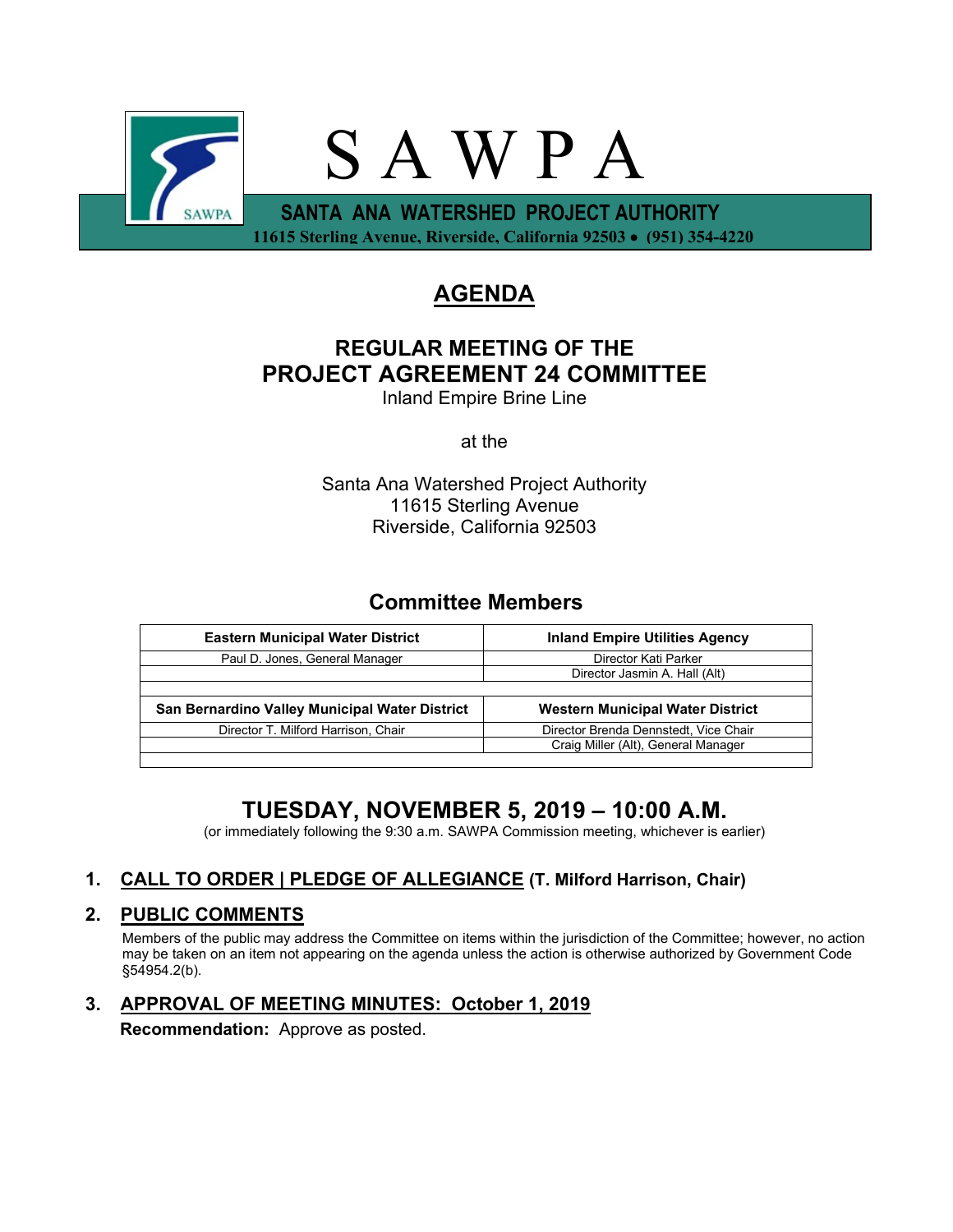PA 24 Committee Regular Meeting November 5, 2019 Page 2

### **4. COMMITTEE DISCUSSION ITEMS**

- **A. OVERVIEW AND CURRENT STATUS UPDATE | INLAND EMPIRE BRINE LINE (PA24#2019.3) Presenter:** David Ruhl **Recommendation:** Receive and file.
- **B. ALCOA DIKE – REACH 4B/CRC LATERAL PROTECTION RELOCATION (PA24#2019.4) Presenter:** David Ruhl **Recommendation:** Receive and file.
- **C. REACH 4A/4B LOWER MAINTENANCE ACTIVITIES (PA#2019.5) Presenter:** Carlos Quintero **Recommendation:** Receive and file.
- **D. CALIFORNIA INSTITUTION FOR WOMEN (CIW) FLOW DIVERSION TO INLAND EMPIRE UTILITIES AGENCY (IEUA) FACILITIES (PA#2019.6) Presenter:** Carlos Quintero **Recommendation:** Receive and file.
- **E. COMMITTEE MEETING SCHEDULE | DECEMBER 2019 Presenter:** Rich Haller **Recommendation:** The ACWA Fall Conference will be held December 3-6 in San Diego, California; provide direction to staff regarding the December 3, 2019 regular meeting of the Committee.
- **F. RECONSIDER PROJECT AGREEMENT 24 COMMITTEE REGULAR MEETING SCHEDULE**

**Presenter:** Rich Haller **Recommendation:** Provide direction to staff regarding the regular meeting schedule of the PA 24 Committee.

#### **5. REQUEST FOR FUTURE AGENDA ITEMS**

#### **6. CLOSED SESSION**

**A. THREAT TO PUBLIC SERVICES OR FACILITIES – PURSUANT TO GOVERNMENT CODE SECTION 54957**

Consultation with Operations Manager and Executive Counsel

#### **7. ADJOURNMENT**

#### **PLEASE NOTE:**

In compliance with the Americans with Disabilities Act, if you need special assistance to participate in this meeting, please contact the Clerk of the Board at (951) 354-4230. Notification at least 48 hours prior to the meeting will enable staff to make reasonable arrangements to ensure accessibility to this meeting.

Materials related to an item on this agenda submitted to the Committee after distribution of the agenda packet are available for public inspection during normal business hours at the SAWPA office, 11615 Sterling Avenue, Riverside, and available at [www.sawpa.org,](http://www.sawpa.org/) subject to staff's ability to post documents prior to the meeting.